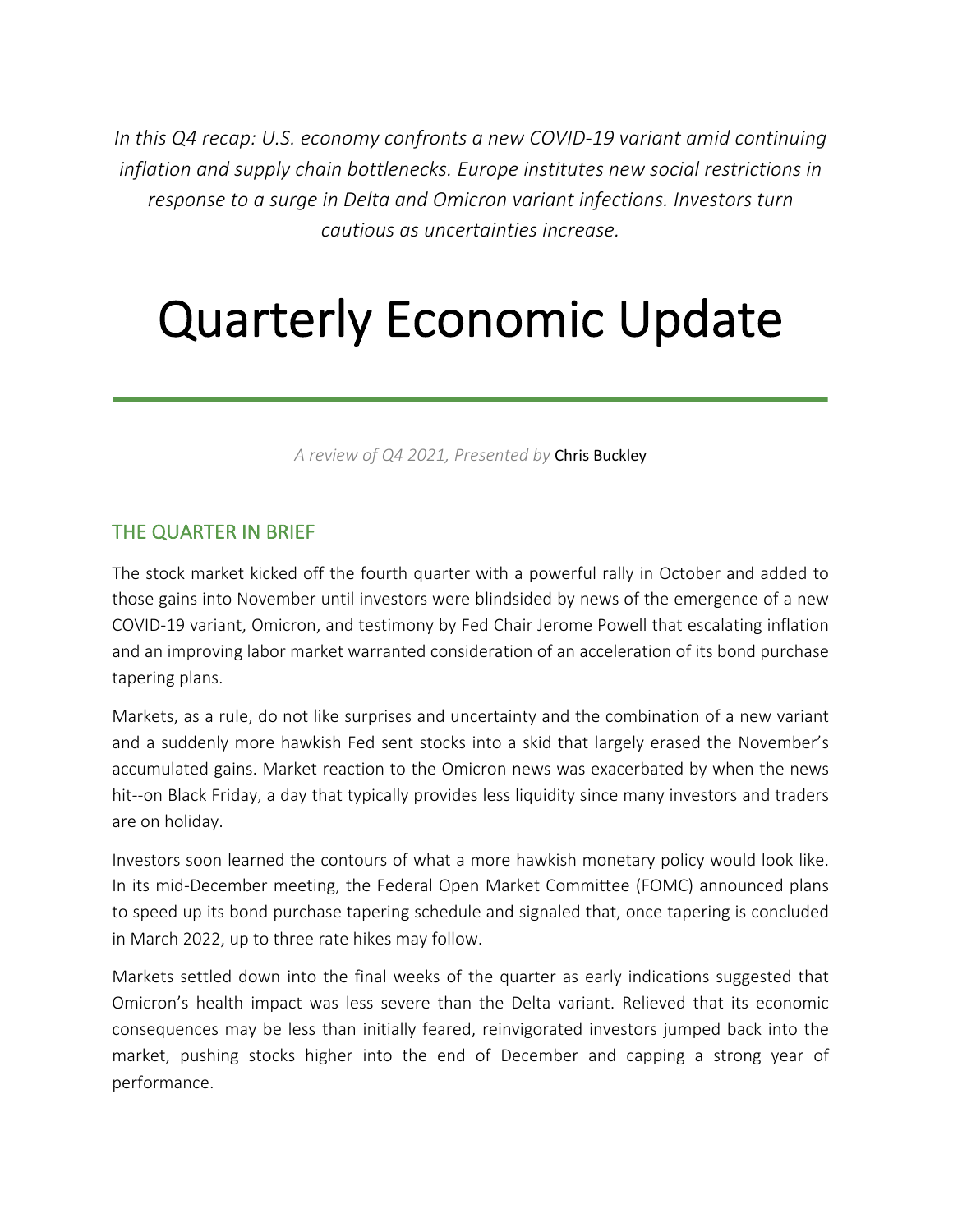Corporate profits for the third quarter were solid. Eighty-two percent of the companies comprising the Standard & Poor's 500 Index reported earnings above Wall Street analysts' expectations, posting an average earnings growth rate of 39.8% in the third quarter. This earnings momentum is anticipated for the fourth quarter, with an earnings growth forecast of 20.9%, which, if realized, will mark a historical high watermark in corporate profits. $1$ 

## THE U.S. ECONOMY

After a Delta variant-induced slowdown in the third quarter, signs are pointing to a strong economic rebound in the fourth quarter and solid growth into 2022. Though the official economic growth rate for the fourth quarter won't be reported until January's Gross Domestic Product (GDP) report, according to the Federal Reserve Bank of Atlanta, which tracks economic data in real time, their model is indicating a 7.2% annualized real rate of Q4 GDP growth.<sup>2</sup>

This economic rebound overcame several headwinds, including accelerating inflation, supply chain bottlenecks, a labor shortage, and a pending pivot toward monetary normalization.

The labor market evidenced considerable recovery as initial jobless claims fell steadily, while the unemployment rate shrank to 4.2% in November, even as some 600,000 Americans entered the labor market and the labor participation rate rose to pre-pandemic levels.<sup>3</sup>

The nation's manufacturing sector gathered momentum in the fourth quarter. The Institute for Supply Management (ISM) Manufacturing Index rose in November for the eighteenth straight month, with the trend pointing toward a faster acceleration in that growth.<sup>4</sup>

Looking ahead, one survey of economists conducted by the Federal Reserve Bank of Philadelphia shows a median forecast of 3.9% in GDP growth in 2022, with stronger growth in the first half of the year and a moderating expansion in the final two quarters.<sup>5</sup>

Especially noteworthy is the American consumer, the primary driver of economic growth. Americans have stockpiled \$2.3 trillion of excess savings (i.e., savings above pre-pandemic levels), providing a strong underpinning to fuel future economic activity.<sup>6</sup>

While the economic outlook appears positive, headwinds exist.

The economic impact of Omicron is difficult to estimate. For now, it appears unlikely to lead to widespread lockdowns, but it may pose the potential to prune economic growth at the margins.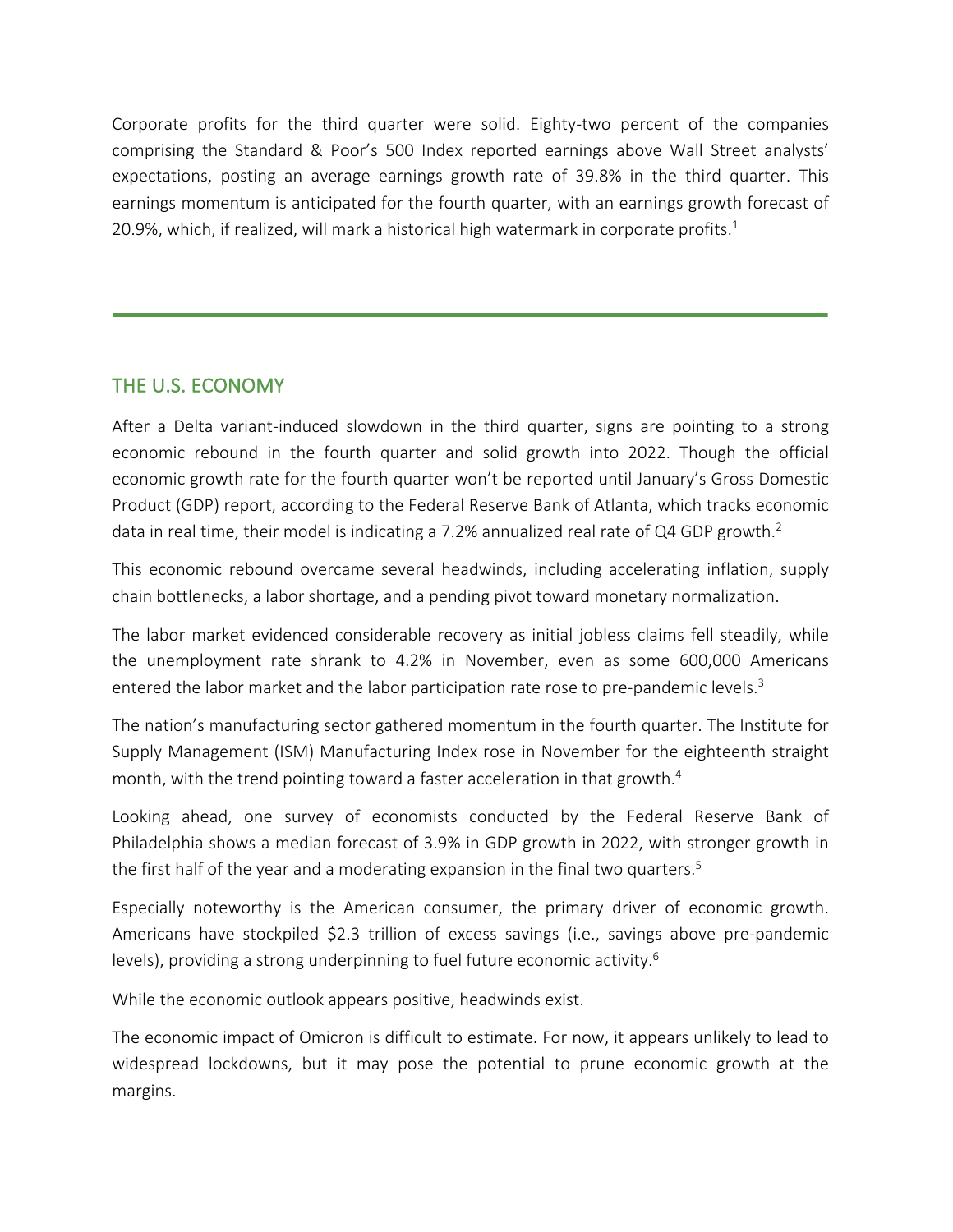Perhaps the most concerning potential financial risk is inflation, which has persisted at an elevated rate for longer than the Fed expected. November's Consumer Price Index (CPI) provided little comfort, as prices jumped at a rate not seen in nearly forty years, rising 6.8% year-over-year. It was the sixth consecutive month that inflation exceeded 5%.<sup>7</sup>

Shaky consumer confidence is another possible risk. Though consumers may be flush with excess savings, spending requires consumers to be confident about their personal situations and the economy. In the University of Michigan's November consumer sentiment survey, Americans expressed less optimism than at any time since the credit crisis years, largely due to rising inflation and perceived government inaction to address it.<sup>8</sup>

While additional risks may present further challenges, the overall expectation, nevertheless, is for continued economic expansion in the near- to intermediate-term.

### GLOBAL ECONOMIC HEALTH

The economic outlook in European Union (EU) countries remains encouraging despite the rise in Delta and Omicron variant infections and instances of some countries, e.g., Austria and Germany, instituting fresh economic restrictions. Maintaining this economic growth momentum has been primarily a result of continued progress in the region's vaccination efforts. As a consequence, the EU economy is projected to grow by 5.0% for the full year 2021 and by 4.3% in 2022. Domestic demand and an improving labor market are expected to drive this economic improvement, but inflation, ongoing supply chain bottlenecks, and the Omicron variant are the main risk factors that could upend this otherwise strong forecast.<sup>9</sup>

The Bank of England is less sanguine about the prospects for the United Kingdom's economic growth going forward. While GDP growth in 2021 is expected to be a very healthy 7.0%, the estimated growth rate for the fourth quarter was shaved due to supply chain disruptions. For 2022, the U.K.'s central bank is forecasting a 5.0% expansion in GDP. Similar to other countries, continuing supply chain problems, inflation, and the spread of COVID-19 represent risks to the U.K. economy in the months ahead.<sup>10</sup>

Economic growth in China slowed considerably in the latter part of 2021. In fact, GDP growth in the third quarter (+4.9%) was the slowest growth rate in a year, and materially lower than the second quarter growth rate of 7.9%. Economic growth is expected to further decelerate in the fourth quarter and remain weak into the first half of 2022. There are a variety of factors that are weighing on China's economy, including its zero-COVID policy, power shortages, massive debts held by property developers, and the drag of government regulation on private sector businesses.<sup>11</sup>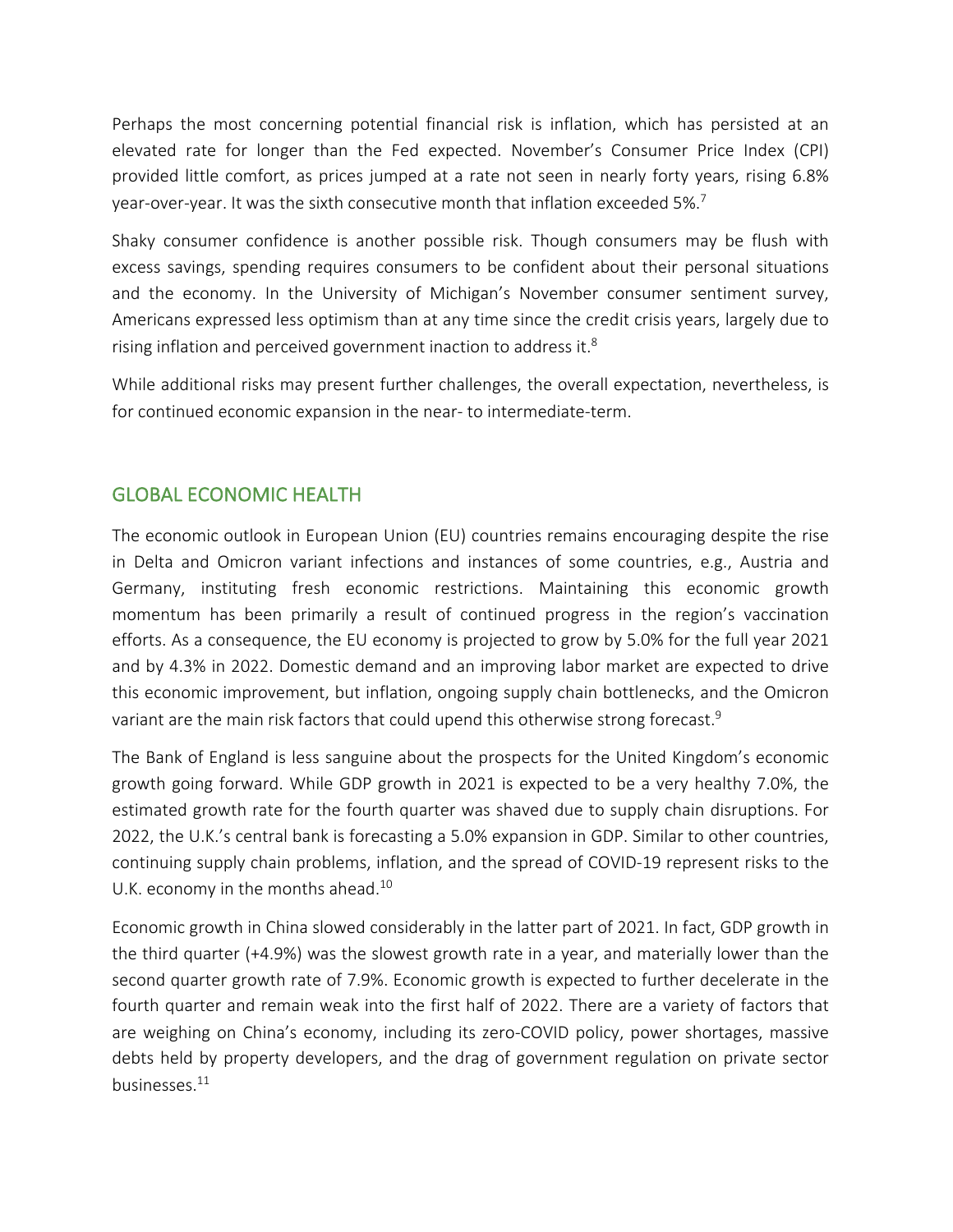The Bank of Japan shaved its forecast for economic growth in 2021 from 3.8% to 3.4%, but raised its estimate for GDP expansion in 2022 to 2.9%, up from 2.7%, citing the effects of COVID-19 infections and the expectation that the Japanese economy would rebound as the COVID-19 overhang wanes.<sup>12</sup>

The MSCI-EAFE Index, which tracks developed overseas markets, rose 2.40% in Q4, while emerging markets, as measured by the MSCI-EM (Emerging Markets) Index, fell 1.68%.<sup>13</sup>

#### TIP OF THE QUARTER



*Consider ramping up your college savings with rewards programs. There are credit cards and online shopping programs available that can allow you to direct a steady stream of rebates toward your education fund.*

#### LOOKING BACK, LOOKING FORWARD

Investors enjoyed robust stock market returns in 2021. It was a performance that had less to do with P/E ratio (Price-to-Earnings) expansion – the market P/E actually came off its high – and more a result of strong earnings growth.

One overlooked feature of the stock market's 2021 performance was the successive waves of rotational corrections. From the view of major indices, stocks enjoyed a steady rise throughout the year without a correction (i.e., a decline of 10%-20%), suggesting a generally stable, even placid, stock market.

However, beneath this smooth ascent were periods of volatility for specific industry groups. For example, as of November 26, while the year-to-date return on the S&P 500 was 22%, 92% of its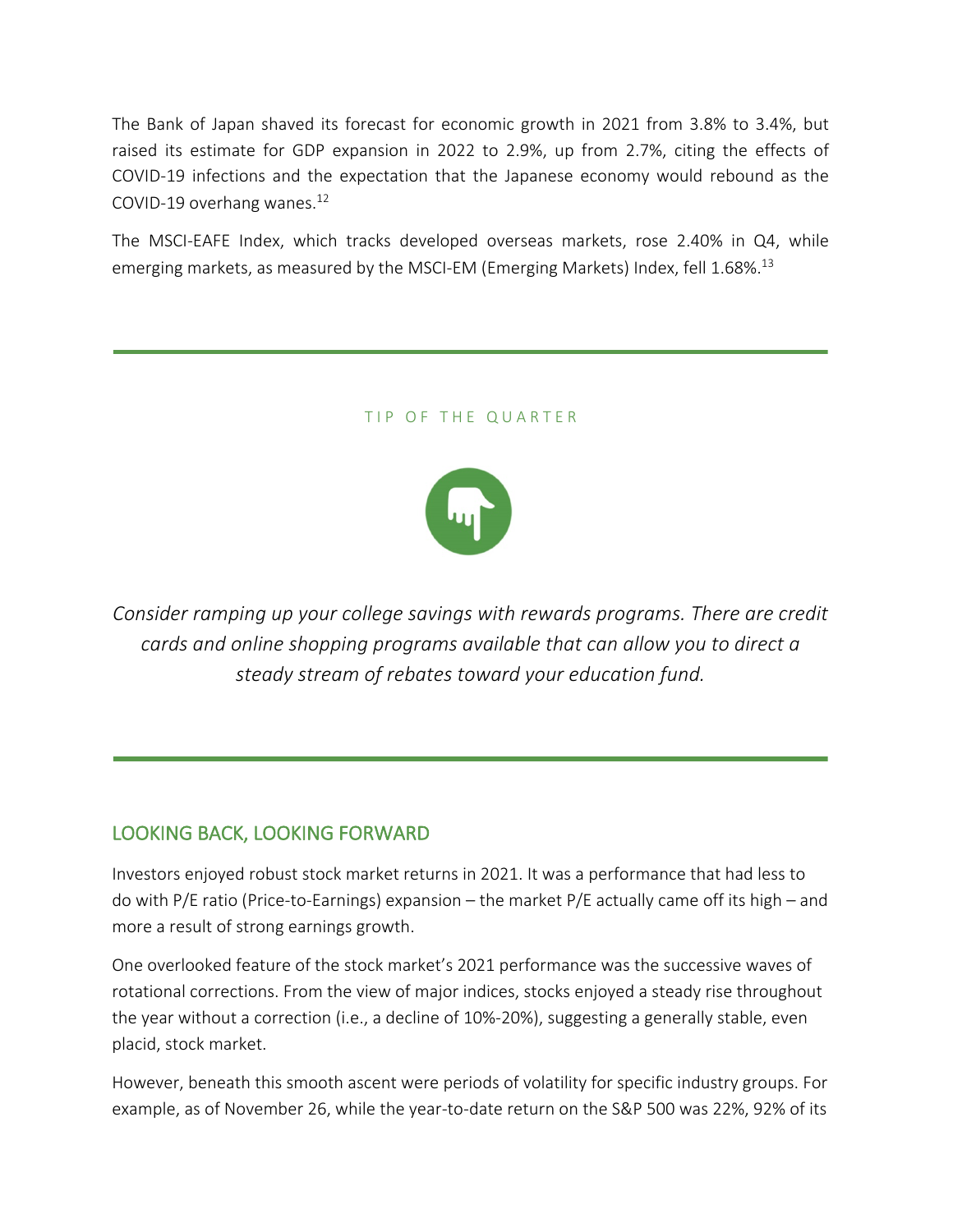constituent stocks experienced at least a 10% decline from their YTD highs, with an average drawdown of 18%. Similarly, the technology-heavy NASDAQ Composite, which was up by 20%, saw 89% of stocks with a drawdown of at least 10% and an average retreat from YTD highs of 40%.14

In other words, while the major market indices did not experience a correction, most stocks comprising these indices suffered corrections at some time during the year.

It is unrealistic to expect a repeat of the 2021's outsized gains, but the consensus of Wall Street analysts is one of modest price gains in 2022 amid continued economic growth and low, though rising, interest rates.

While the market may be affected by multiple "known unknowns," e.g., geopolitical flare-ups, trade frictions, or inflation, there are several key ones worth highlighting.

The Federal Reserve began to pivot toward monetary normalization, announcing in December an acceleration of bond tapering and the possibility of up to three interest rate hikes. Markets expected this, so this may already be priced in. However, if the Fed finds itself behind the inflation curve and needs to increase the number of rate hikes or accelerate their pace, it may unsettle investors.

Corporate earnings growth is anticipated to moderate in 2022. This is to be expected considering the rate of economic expansion will likely slow and its comparative period, 2021, established such a high bar.

That said, 4Q 2021 earnings (reported in 1Q 2022) is forecast to grow by 20.9%, which, if that materializes, means 2021 full-year earnings growth will be 45.0%. For 2022 Wall Street analysts are projecting an 8.8% jump in corporate profits. This is a substantial come-down, but it represents healthy growth from a high watermark. Should companies exceed these expectations, it may help support higher valuations.<sup>15</sup>

Another important market influence may be a slowdown in China's economy. A deceleration in the growth of the world's second largest economy may translate into lower consumption of imported consumer goods or production of manufactured goods, representing a potential risk to the global economy.

Possible rate hikes, higher inflation, and moderating economic growth may sound like a recipe for a tepid stock market, but history tells us that stocks are more likely to rise in a rising interest rate environment and during periods of moderate economic deceleration. While past performance is not a guarantee of future returns, it suggests that markets may advance under less-than-optimal circumstances.16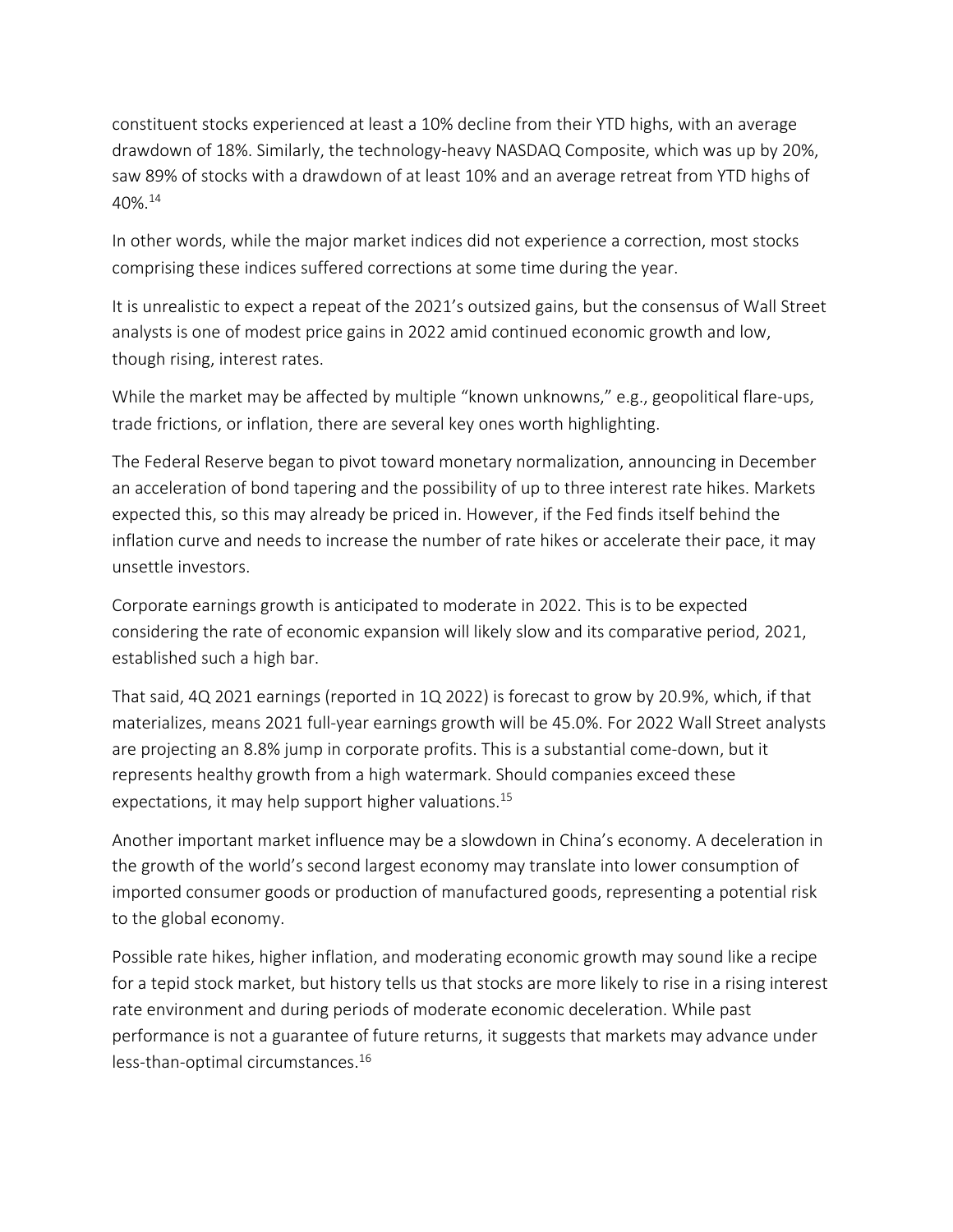| <b>MARKET INDEX</b> | <b>12/31 Close</b> | <b>Q4 % CHANGE</b> | <b>Y-T-D % CHANGE</b> |
|---------------------|--------------------|--------------------|-----------------------|
| <b>DJIA</b>         | 36,338.30          | $+7.37%$           | $+18.73%$             |
| NASDAQ              | 15,644.97          | $+8.28%$           | $+21.39%$             |
| S&P 500             | 4766.18            | $+10.65%$          | $+26.89%$             |

| <b>BOND YIELD</b>     | <b>12/31 RATE</b> | <b>1 MO AGO</b> | 1 YR AGO |
|-----------------------|-------------------|-----------------|----------|
| <b>10 YR TREASURY</b> | 1.51%             | 1.44%           | 0.92%    |

Sources: Wall Street Journal, December 31, 2021, Treasury.gov (Bond Yield)

The market indexes discussed are unmanaged and generally considered representative of their respective markets. Individuals cannot directly invest in unmanaged indexes. Past performance does not guarantee future results. U.S. Treasury Notes are guaranteed by the federal government as to the timely payment of principal and interest. However, if you sell a Treasury Note prior to maturity, it may be worth more or less than the original price paid

This material was prepared by MarketingPro, Inc., and does not necessarily represent the views of the presenting party, nor their affiliates. The information herein has been derived from sources believed to be accurate. Please note - investing involves risk, and past performance is no guarantee of future results. Investments will fluctuate and when redeemed may be worth more or less than when originally invested. This information should not be construed as investment, tax or legal advice and may not be relied on for the purpose of avoiding any Federal tax penalty. This is neither a solicitation nor recommendation to purchase or sell any investment or insurance product or service, and should not be relied upon as such. All market indices discussed are unmanaged and are not illustrative of any particular investment. Indices do not incur management fees, costs, or expenses. Investors cannot invest directly in indices. All economic and performance data is historical and not indicative of future results. The Dow Jones Industrial Average is a price-weighted index of 30 actively traded blue-chip stocks. The NASDAQ Composite Index is a market-weighted index of all over-the-counter common stocks traded on the National Association of Securities Dealers Automated Quotation System. The Standard & Poor's 500 (S&P 500) is a market-cap weighted index composed of the common stocks of 500 leading companies in leading industries of the U.S. economy. NYSE Group, Inc. (NYSE:NYX) operates two securities exchanges: the New York Stock Exchange (the "NYSE") and NYSE Arca (formerly known as the Archipelago Exchange, or ArcaEx®, and the Pacific Exchange). NYSE Group is a leading provider of securities listing, trading and market data products and services. The New York Mercantile Exchange, Inc. (NYMEX) is the world's largest physical commodity futures exchange and the preeminent trading forum for energy and precious metals, with trading conducted through two divisions – the NYMEX Division, home to the energy, platinum, and palladium markets, and the COMEX Division, on which all other metals trade. The CAC-40 Index is a narrow-based, modified capitalization-weighted index of 40 companies listed on the Paris Bourse. The DAX 30 is a Blue Chip stock market index consisting of the 30 major German companies trading on the Frankfurt Stock Exchange. The FTSE 100 Index is a share index of the 100 most highly capitalized companies listed on the London Stock Exchange. BSE Sensex or Bombay Stock Exchange Sensitivity Index is a value-weighted index composed of 30 stocks that started January 1, 1986. Nikkei 225 (Ticker: ^N225) is a stock market index for the Tokyo Stock Exchange (TSE). The Nikkei average is the most watched index of Asian stocks. The Hang Seng Index is a free float-adjusted market capitalization-weighted stock market index that is the main indicator of the overall market performance in Hong Kong. The All Ordinaries (XAO) is considered a total market barometer for the Australian stock market and contains the 500 largest ASX-listed companies by way of market capitalization. The SSE Composite Index is an index of all stocks (A shares and B shares) that are traded at the Shanghai Stock Exchange. The S&P/TSX Composite Index is an index of the stock (equity) prices of the largest companies on the Toronto Stock Exchange (TSX) as measured by market capitalization. The MSCI Emerging Markets Index is a float-adjusted market capitalization index consisting of indices in more than 25 emerging economies. The MSCI World Index is a free-float weighted equity index that includes developed world markets and does not include emerging markets. The CBOE Volatility Index® is a key measure of market expectations of near-term volatility conveyed by S&P 500 stock index option prices. The S&P SmallCap 600® measures the small-cap segment of the U.S. equity market. The Russell 2000 Index is a small-cap stock market index of the bottom 2,000 stocks in the Russell 3000 Index. Additional risks are associated with international investing, such as currency fluctuations, political and economic instability and differences in accounting standards. This material represents an assessment of the market environment at a specific point in time and is not intended to be a forecast of future events, or a guarantee of future results. MarketingPro, Inc. is not affiliated with any person or firm that may be providing this information to you. The publisher is not engaged in rendering legal, accounting or other professional services. If assistance is needed, the reader is advised to engage the services of a competent professional.